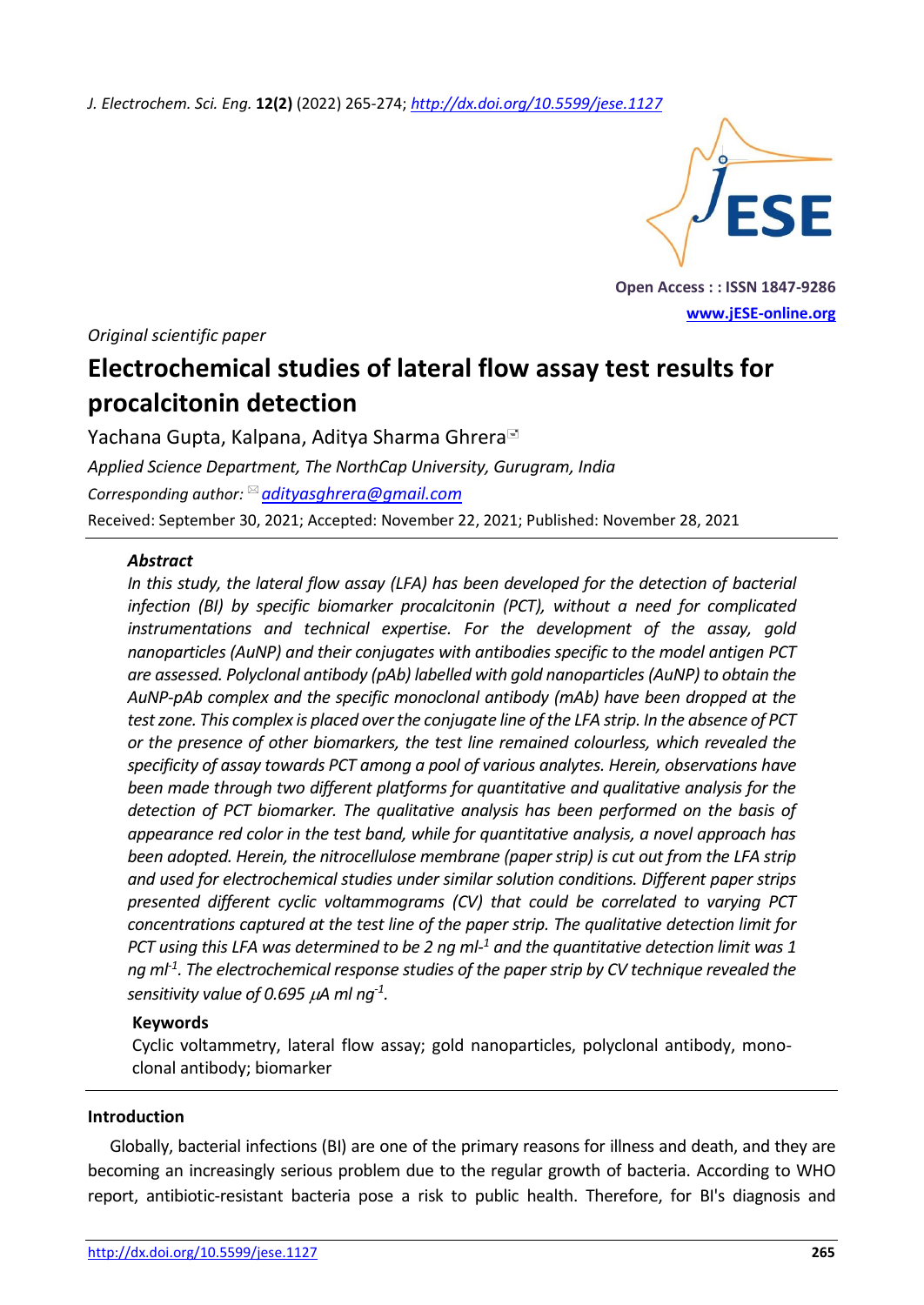immediate response, some on-site detection technique is required [\[1\]](#page-7-0). For the clinical utility of BI specific biomarkers, numerous immunoassays like time-resolved fluoro-immunoassay (TRFIA) [2,3], chemiluminescence immunoassays (CLIA) [\[4\]](#page-7-1), immunochromatographic tests (ICT), and enzyme-linked immunosorbent assays (ELISA) [\[5\]](#page-7-2) have been presented in a wide variety of research applications for diagnosis purposes. Nevertheless, the lateral flow immunoassay (LFA) remains an ideal technique for the point of care (POC) testing of BI and any other pathological changes inside the human body [6]. LFA technique allows even unskilled users to perform difficult tests at the point of need in a cost-effective manner and without the need for any additional equipment, which makes it popular among users. As a labeling agent, gold nanoparticles (AuNP) [7] remain of interest to date for LFA development, owing to their enriched intensity, optical stability, biocompatibility, and easy surface modification properties [\[8,](#page-8-0)9]. In several already reported studies [\[10,](#page-8-1)11], the LFA technique was used to detect BI-specific biomarker procalcitonin (PCT) by AuNP as a label. For the diagnosis of BI or sepsis, PCT acts as a forerunner of the hormone calcitonin and can differentiate between bacterial and viral infections [\[10](#page-8-1)[,12\]](#page-8-2). In serum, the value of PCT is < 0.1 ng ml<sup>-1</sup>, which rises with the severity of the infection. During BI in healthy adults, PCT is < 0.05  $\mu$ g ml<sup>-1</sup>, if the systemic infection is unlikely. In the case of localized infection, PCT increases from 0.05 to <0.5  $\mu$ g ml<sup>-1</sup>, while in the conditions like major trauma, recent surgery, or severe cardiogenic shock, PCT rises further from 0.5 to <2  $\mu$ g ml<sup>-1</sup> [13-15].

Some reported works have developed LFA strips using spherical and popcorn-like AuNP to detect varying PCT concentrations on multiple test lines [\[16-18\]](#page-8-3). In the present work, procalcitonin (PCT) has been selected for BI diagnosis as a model antigen taken from the literature [\[19\]](#page-8-4). Regarding the new approach to PCT detection, the results of the test line of LFA strips were examined by qualitative and quantitative determinations. Test line qualitative results were obtained with the LFA technique followed by the sandwich assay. On the other hand, the portion of the nitrocellulose (NC) membrane, where the antigen-antibody complex is already formed in the test area of the LFA test strips, was subsequently used to confirm the electrochemical quantification. The effectiveness of electrochemical quantification was dependent on the presence of electron transfer agents at the electrode surface [\[20\]](#page-8-5). Electrochemical studies were carried out for the reliability of the test results and signal intensity [\[21-23\]](#page-8-6). Signal detection of redox species curving in the LFA-modified strip indicates the possibility of developing a onestep analysis format with electrochemical quantification. In numerous published papers, it has been shown that as the concentration of analyte increases, the redox peak current of an electron transfer agent decreases due to the slowing of electron transmission between the paper strip and electrolytic solution. These results confirmed the accuracy of the currently presented cyclic voltammetry (CV) studies. From observing CV curves, it was found that the pattern of oxidation currents reduces with increasing concentration and proved that the responses are concentration-dependent [24-27]. Here, the LFA strip test results are validated by the quantitative and qualitative determination of PCT. The purpose of this study is to detect PCT on a paper strip using LFA and electrochemical CV technique. This new paper strip is a convenient method for quantifying PCT with high sensitivity and low detection limit. This study showed that electrochemical detection is independent of AuNP-antibody conjugation and works normally when colorimetric detection suggests a false positive test, whereas LFA can respond to AuNPantibody conjugation and antigen-antibody interaction.

#### **Experimental**

#### *Reagents and instruments*

Chloroauric acid, tri-sodium citrate dihydrate, bovine albumin serum (BSA), disodium hydrogen phosphate, and monobasic sodium phosphate were purchased from CDH Chemicals. Sodium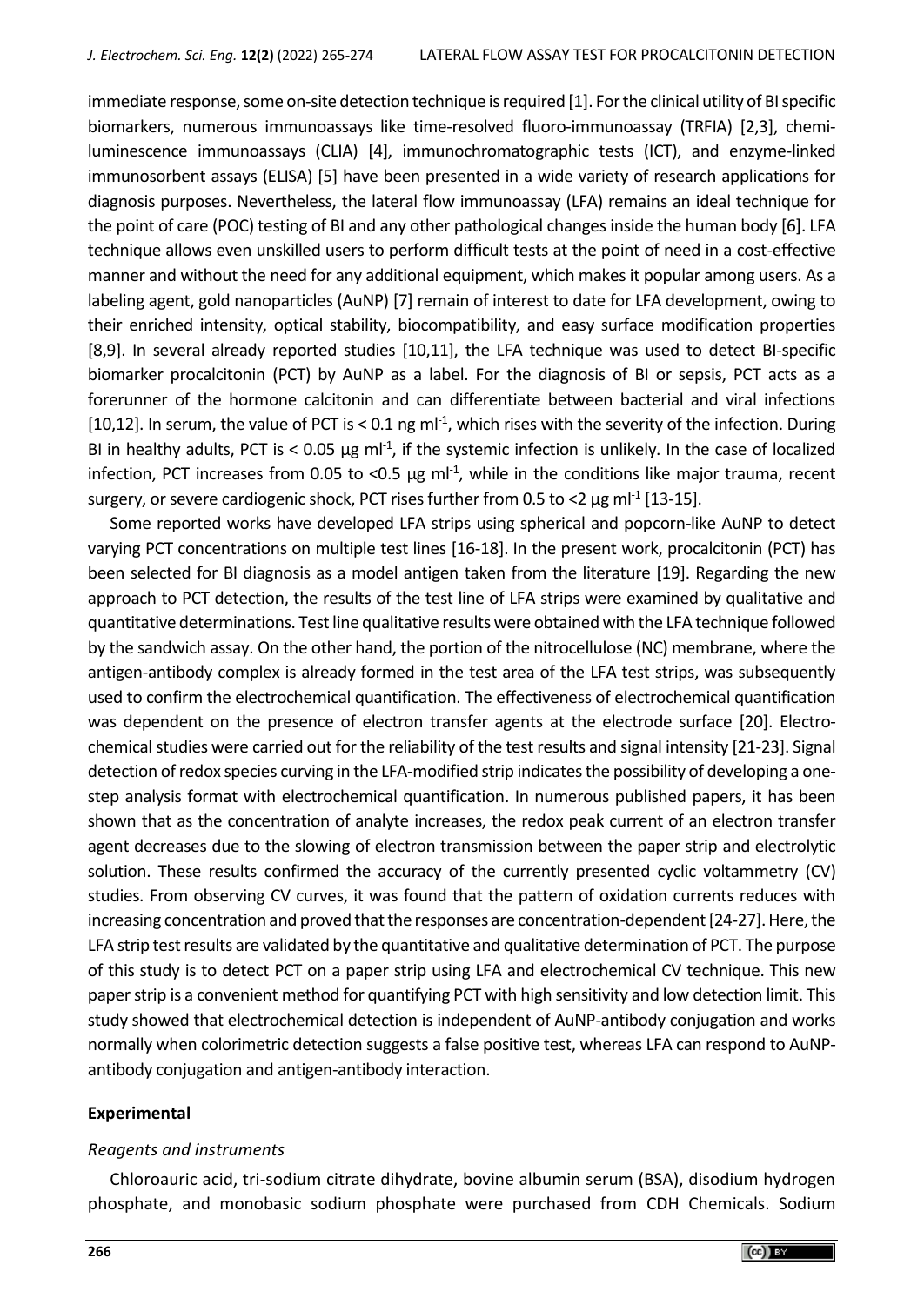borohydride and Tween-20 were purchased from Thomas Baker (Chemicals), sucrose, tris (hydroxymethyl) methylamine, sodium chloride and sodium azide from Fisher Scientific, while mAb and pAb were purchased from mybiosource.com. Glass fiber sample pad (24×260 mm), polyester conjugation pad (70×260 mm), NC membrane (50×260 mm) and absorption pad (21×260 mm) were purchased from Advanced micro devices (mdi) membrane. The electrochemical characterization has been conducted on an Autolab PGSTAT204 potentiostat/galvanostat (Eco Chemie, The Netherlands) using a three-electrode system with the paper strip as working electrode, Ag/AgCl as reference electrode and platinum foil as a counter electrode, in<sup>-</sup>0.1 M KCl containing 10 mM [Fe(CN)<sub>6</sub>]<sup>3-/4-</sup>.

# *Preparation of AuNP-antibody conjugate*

AuNP were synthesized by the citrate method. For the synthesis, 50 ml of the aqueous solution of (2.5 mM) hydrogen tetrachloroaurate(III) trihydrate (HAuCl<sub>4</sub>· xH<sub>2</sub>O) was prepared and boiled at about 65 °C, and after that 1ml of 5 % aqueous solution of trisodium citrate (TSC; 1 mL) [\[28-31\]](#page-8-7) was mixed dropwise. The solution was stirred continuously for 30 minutes, resulting in a color variation from pale yellow/colorless to purple and finally to ruby red (Figure 1). For the conjugation of AuNP with pAb, a purified concentration of 0.2 mg m $l^{-1}$  pAb was diluted in PBS buffer (100 mM, pH 7.4). Potassium carbonate is used to maintain pH to 6.7 with a solution of colloidal gold and diluted antibodies. The diluted solution was incubated for 30 minutes at 25 °C followed by the addition of 0.25 % blocking agent BSA and then continued to stir for twenty minutes. Subsequently defining the sanctified concentration of binding pAb, the AuNP-pAb was prepared. For the prediction of conjugation of AuNP-pAb, the absorption peak was monitored at about 523-526 nm by ultravioletvisible (UV-Vis) spectroscopy. About 15-20 minutes, the entire solution was centrifuged at 8000 rpm. After centrifugation, the unconjugated antibody supernatant was gradually removed. Pallets were resuspended in buffers 10 mmol PBS, 0.5 % BSA, 5 % sucrose, and 0.1 % freshly prepared solution of sodium azide and stored at 4 °C for future use.



*Figure 1. The appearance of the color of AuNP: (A) 25 mM of HAuCl4·xH2O solution; (B ),(C) after adding TSC and continued to stir; (D) ruby red color of prepared AuNP*

# *Assembling of LFA strip components*

The complete assembly parameters of the LFA test are described in Figure 2. The NC membrane has an adhesive plastic backing plate. The conjugate pad  $(1.4\times0.5~\text{cm}^2)$  was pasted in a position overlapping the NC (2.4 $\times$ 0.5 cm<sup>2</sup>) membrane by 5 mm. An absorbent pad (2.4 $\times$ 0.5 cm<sup>2</sup>) was overlapped on the other side of the membrane by 5 mm. The sample pad (1.3 $\times$ 0.5 cm<sup>2</sup>) was further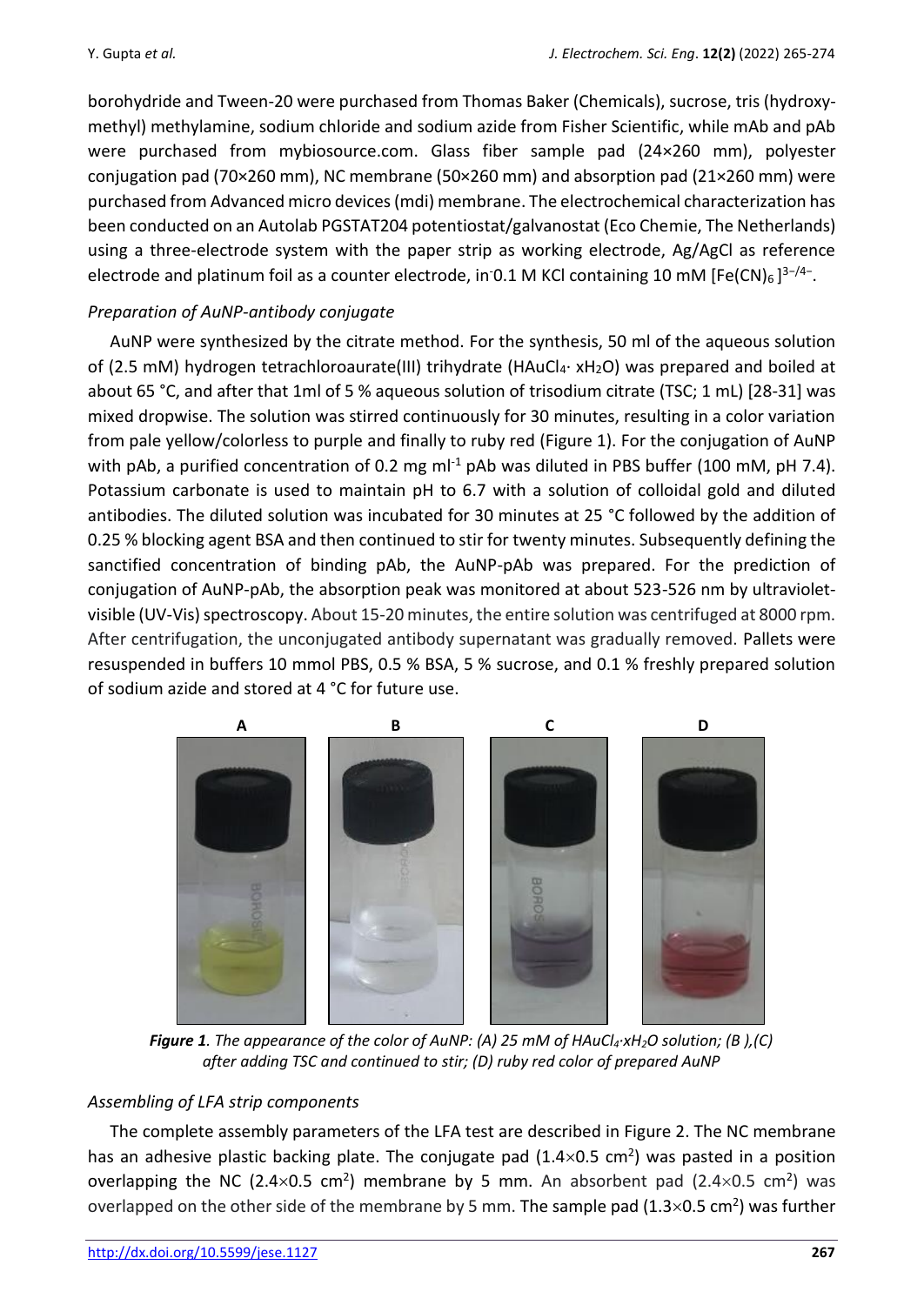pasted over the conjugate pad with overlapping of 5 mm length. To confirm the proper placement and operation of the components, the liquid sample was dripped from the sample pad to the absorbent pad. For the preparation of the test line, 0.2 mg  $ml<sup>-1</sup>$  mAb antibody containing PBS was dropped by a micropipette on the NC membrane and dried for 24 h at room temperature. Once fully assembled, LFA strips were stored in a dry place.



*Figure 2. Schematic illustration of LFA test strip*

# *Pre-treatment of pads*

The glass fiber sample pad strips were pretreated with an aqueous solution containing 1 % sucrose, 1 % BSA, 0.05 % sodium azide, 20 mol  $1<sup>-1</sup>$  sodium borate, and 0.05 % Tween-20 for 60 min. The strips were dried at 45 °C and stored in a dry state for further use. The polyester fiber conjugation pad was immersed in a solution containing 5 % sucrose and 0.05 % sodium azide in water for 90 minutes and then dried for 120 minutes at 50 °C. The conjugation pad was dipped in 5 ml of preprepared conjugate (pAb-AuNP) solution for 24 h. The conjugation pad was then dried at 37 °C and stored for further use. The NC membrane was pretreated by 1 % Tween-20 and 1 % BSA for 1 h and dried at 38 °C for 60 minutes and stored in the dry state for further use.

#### **Results and discussion**

In this study, we discussed the qualitative and quantitative determination of the BI-specific biomarker PCT because PCT is promising and very sensitive to increased BI levels and is often reported to be more significant than other biomarkers. PCT ranges from 2 to 10 ng ml<sup>-1</sup> in sepsis, whereas PCT above 10 ng ml<sup>-1</sup> indicates a state of septic shock. However, PCT concentration of 2 to 0.15 ng/ml indicates uncertainty in the presence of BI. AuNP is used as a labelling agent and PCTspecific mAb was dropped at the test line by a micropipette. When the complex (AuNP-pAb/PCT) moves through the NC membrane and reaches the test line containing mAb, a sandwich complex (AuNP-pAb /mAb/PCT) is formed. The formation of this complex can be visualized by appearing a red-colored band on the test line due to the presence of AuNP in the sandwich complex. The strength of the red color band indicates PCT concentration which has further been quantified using colorimetric and electrochemical techniques.

# *Characterization of AuNP and pAb-AuNP conjugate*

UV-Vis spectroscopy, transmission electron microscopy (TEM), and scanning electron microscopy (SEM) were used for the spectroscopic and morphological characterization of AuNP and its conjugates. UV-Vis spectroscopy can be used to determine the stability of nanoparticle solution over time. When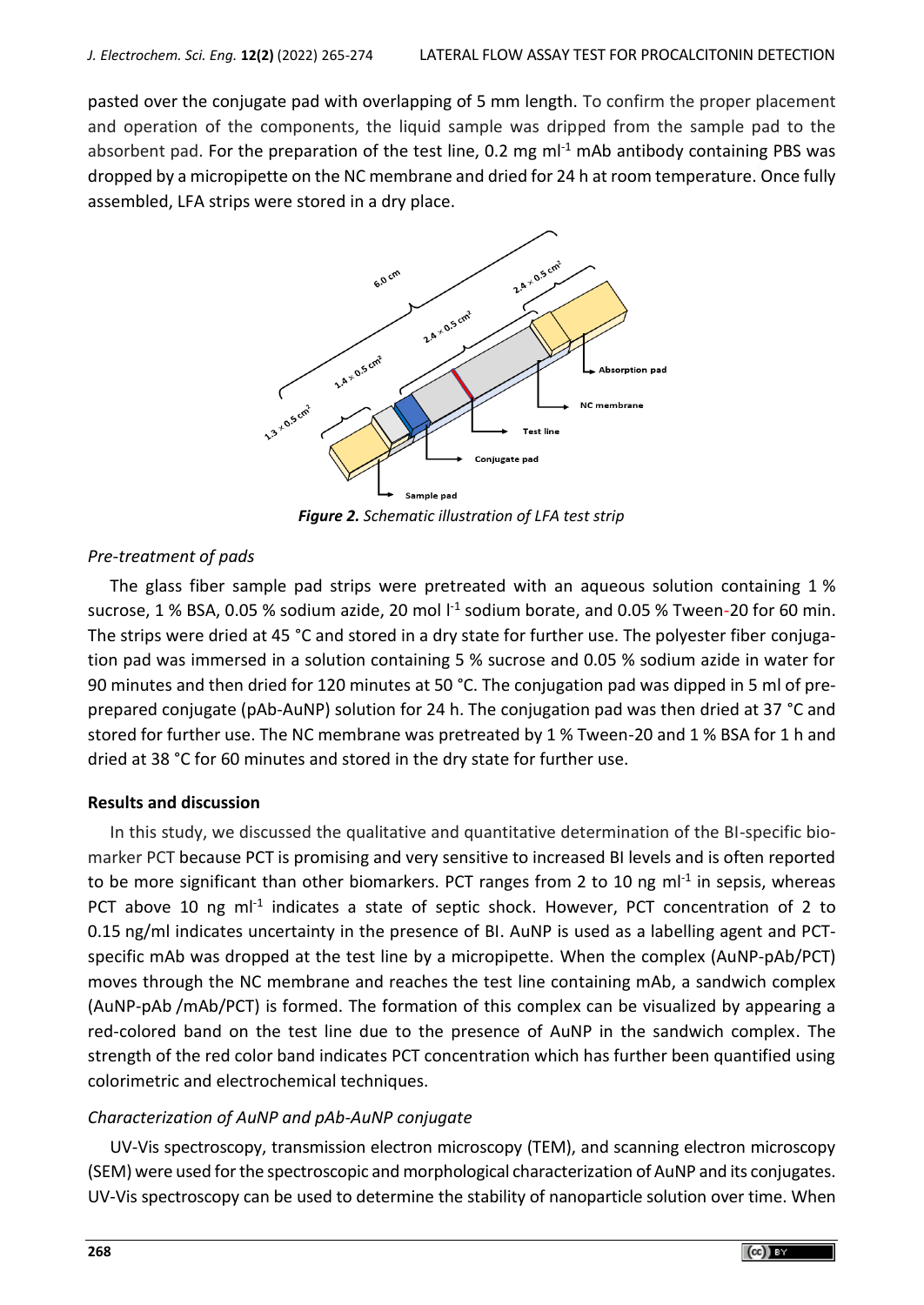AuNP are exposed, they appear in a red solution, but when the particles are conjugated, the solution color turns blue/purple and may turn into a clear solution with a black precipitate. Figure 3 shows the UV-visible absorption spectra of AuNP and its conjugate with pAb. In this graph, the red color curve shows bare AuNP, and a black colour curve is indicates for AuNP-pAb conjugation. Bare AuNP peak was recorded at 524 nm, which approves the existence of sphere-shaped AuNP with remarkable colloidal constancy and consistency in size and composition. The peak of AuNP-pAb was recorded at 530 nm, which explains that AuNP-pAb conjugation is taking place. Here, the shift of the peak to the right indicates a longer wavelength with increasing AuNP [32].



*Figure 3. UV-Vis absorption spectra of AuNP and AuNP-pAb*

For TEM studies, carbon-coated copper grids were used. The prepared AuNP solution (10  $\mu$ I) was dropped on-grid and dried for 24 h. Experimental data was collected at 200.0 kV and 50000× magnification. The TEM images reveal that synthesized AuNPs are well separated and spherical (Figure 4A), indicating their stable dispersion in the solution condition. Furthermore, the synthesized particles are monodispersed, having a size range from 15.4 -25.6 nm (Figure 4B).



*Figure 4. TEM images of AuNP*

For the preparation of SEM samples, the drop-casting method was applied. By this method, polyvinyl alcohol and AuNP (PVA-AuNP) film were prepared. In this method, the ITO plate surface (1.0×1.0 cm<sup>2</sup>)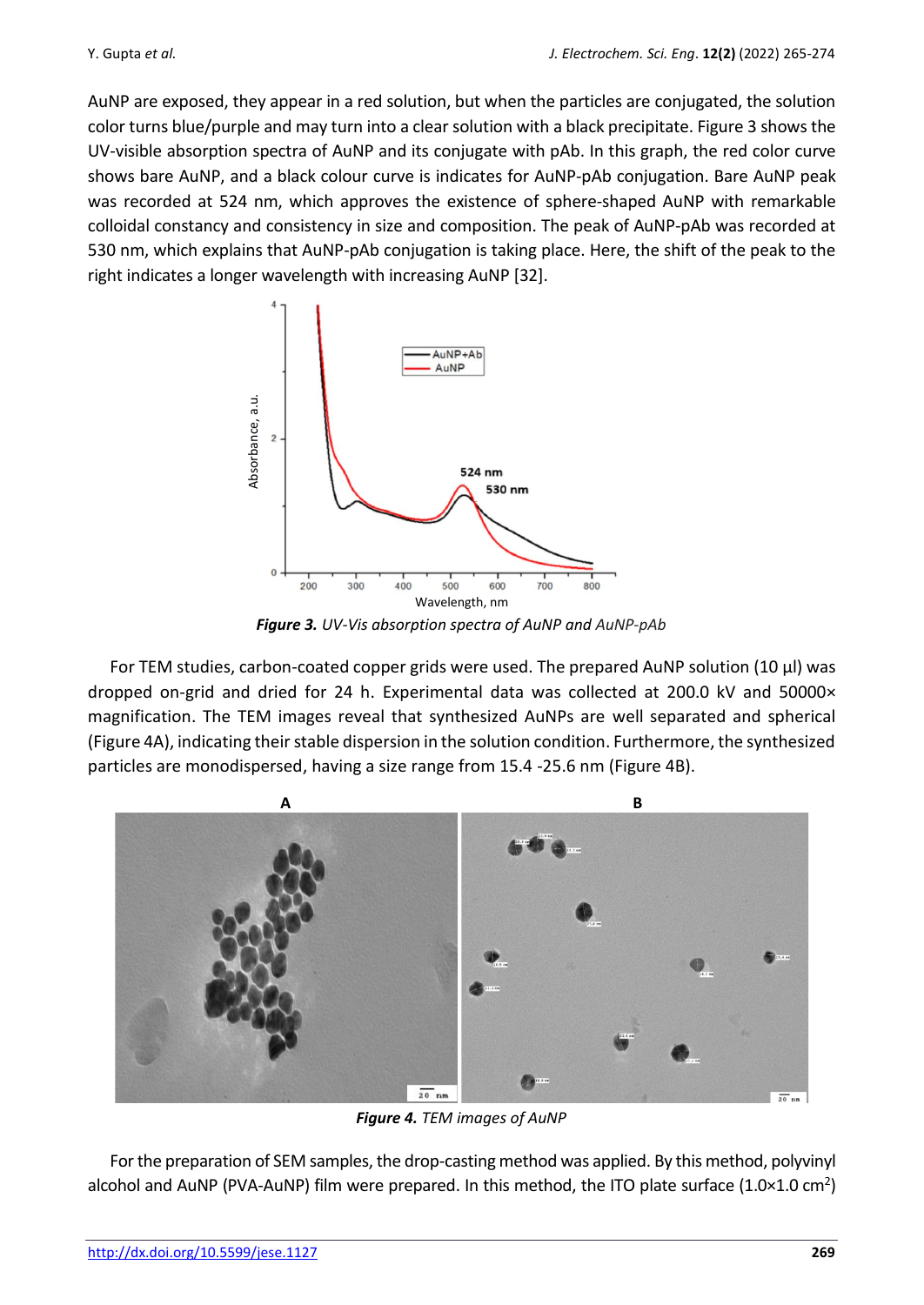was ultrasonically cleaned with an aqueous solution of ammonia and ethyl alcohol. The mixed solution (1ml of colloid gold and 5 % PVA) was dropped on the bare surface of ITO. Then the strips were dried at 140 °C for 1.5 h to make PVA-AuNP film [33]. After that, the annealing process of PVA-AuNP film was done and kept about 4-5 h at different temperatures (400-600 °C). Eventually, the strengthened film was cooled at room temperature in the air. The SEM image of the sample has been demonstrated in Figure 5. Experimental data was collected at 20.00 kV and x 1000 magnification.



*Figure 5. SEM image of AuNP deposited on ITO glass after annealing at 400 °C*

## *Optimization of standard sample assay*

For the LFA reaction, a sandwich analysis was performed to detect the PCT signal. For this purpose, standard solutions of PCT with concentrations of 1, 2, 10, 20, 30, 40, 50, and 60 ng m $l^{-1}$  were prepared from the stock solution of 0.1 mg ml<sup>-1</sup> solution in PBS solution (pH 7.4). The sample pad and conjugate pad were pretreated with buffers and used to develop antigen-antibody interaction. The AuNP-pAb complex was applied to the conjugation pad. Samples containing PCT antigen with different standard concentrations were dropped to the sample pad to initiate the reaction. The sample antigen interacts with the pAb-AuNP complex and forms a labeled antigen-antibody complex as it starts flowing through the sample pad. This complex moves across a porous membrane where specific mAb is already present in the test zone, forming a sandwich complex. The test line was drawn on the NC membrane 2.1 cm away from the conjugated pad. When PCT (100 μl) was dropped at sample pad at concentrations of 10 to 60 ng ml<sup>-1</sup>, a strong red band appeared at the test line (Figure 6d-i).



*Figure 6. Illustration of LFA strips test results of different concentrations of PCT: (a) 1 ng ml-1 and (b) 1 ng ml-1 are showing negative test results; (c) 2 ng ml-1 is showing weak positive bands; (d-i) 10 to 60 ng ml-1 are showing strong positive test results*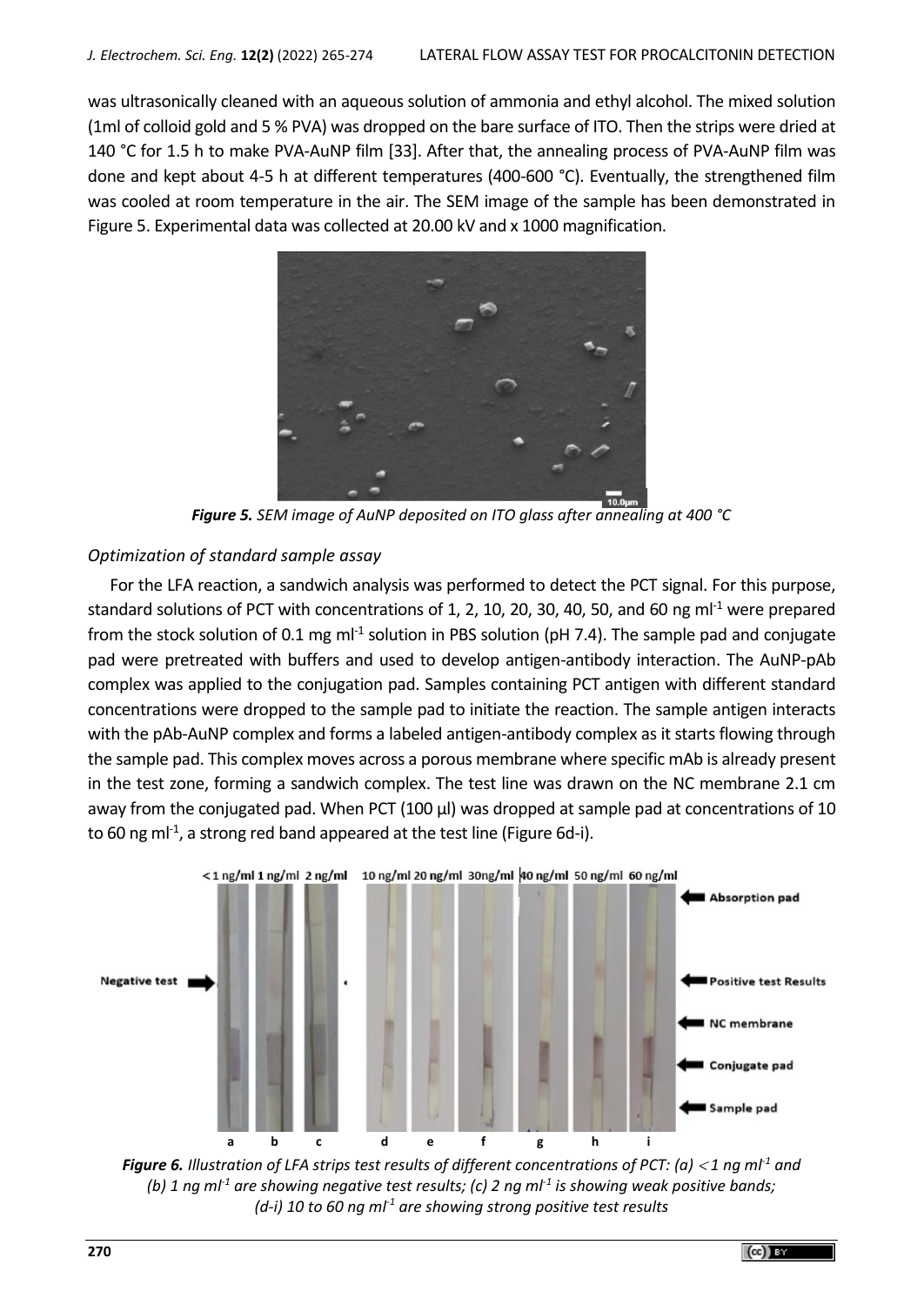At the concentration of 2 ng ml<sup>-1</sup>, a weak red band appeared at the test line (Figure 6c), and thus, this concentration has been considered as the qualitative limit of detection of the test assay. However, at 1 ng ml<sup>-1</sup> (Figure 6b) and lower concentrations (Figure 6a) no bands appeared at the test line, and thus, 1 ng ml<sup>-1</sup> has been considered as a negative test result.

# *Electrochemical characterization of LFA strip and response studies*

Cyclic voltammetry (CV) studies were conducted for electrochemical detection of a range of PCT concentrations using an Autolab potentiostat/galvanostat instrument with a three-electrode setup. Platinum wire was used as the counter electrode, Ag/AgCl as the reference electrode, and the portion of NC membrane cut from the modified LFA test strip (pAb-AuNP/mAb/PCT) was used as the working electrode (paper strip). For electrochemical analysis, 0.1 M KCl containing 10 mM [Fe(CN)<sub>6</sub> ]<sup>3-/4-</sup> solution was used as a redox probe [\[19](#page-8-4)[,35\]](#page-9-0). In the present work, CVs were performed with the paper strip as a working electrode which exhibits low conductivity. Thus, to enhance electron transmission between the working electrode and electrolyte and to record oxidation/reduction currents in CV curves, the redox probe [Fe(CN)<sub>6</sub> ]<sup>3-/4-</sup> was added as a marker to investigate changes in electrode behaviour after loading different concentrations of PCT on the paper strip [34,36[,37\]](#page-9-1).

To obtain voltammetric signals, portions of the NC (2.4×0.5 cm<sup>2</sup>) membrane of the strips which have an antigen-antibody complex, were cut (2 cm) and immersed in a redox probe solution (0.1 M KCl containing 10 mM [Fe(CN)<sub>6</sub>]<sup>3-/4-</sup>. CVs were performed between -0.4 and 0.8 V at the scan rate of 50 mV s<sup>-1</sup>. Figure 7A shows decreasing oxidation/reduction currents in recorded CVs for every increase in the concentration of PCT analyte on the paper strip. In an electrochemical investigation through CV, redox currents produced as a result of electron transfer from an electrolyte to a working electrode or *vice versa* were monitored. The intensity of produced redox currents depends upon the electroactive species present in the electrolytic solution. With the help of this mechanism, redox currents are observed to identify the PCT analyte on the paper strip. Oxidation and reduction current peaks are not visible in recorded CVs in our work as the paper strip is a poor conductor and does not facilitate charge transfer. Thus, a characteristic cyclic voltammogram is not obtained even after the application of redox agents. Nevertheless, the recorded CVs of the paper strips in the presence of redox agents in the solution are in conformity with work published by various research groups [38,39]. Thus, to study variation in oxidation current of the strip with respect to varying PCT concentrations, the oxidation CV signal has been recorded at the fixed potential (0.3V). When the concentration of 1 ng ml<sup>-1</sup> PCT paper strip was investigated by CV, the oxidation current was 60.03 μA, and when the concentration of the analyte was increased to 2 ng ml<sup>-1</sup>, a decrease of oxidation current to 53.29  $\mu$ A was observed. On further increasing of the analyte concentration from 10, 20, 30, 40, 50 and 60 ng ml<sup>-1</sup>, a continuous decrease of oxidation current was observed as 46.96, 37.21, 29.52, 23.49, 21.13 and 17.46 μA, respectively. This can be attributed to higher loading of PCT on the paper strip surface with increasing concentration, which hinders electron transmission between the redox probe and the electrode, and so, the current density is decreased. Using CV current responses, the calibration curve is obtained and presented in Figure 7B as a function of measured oxidation current at 0.3 V and PCT concentration on the paper strip in the range of 1 to 60 ng ml<sup>-1</sup>. Linear proportionality of this plot indicates that magnitude of current changes linearly with the change in analyte concentration, while the negative slope of this plot indicates that oxidation current decreases with the increase of analyte on the paper strip. The linear proportionality of the current value and PCT concentration in the range from 1 to 60 ng m $l^{-1}$  corresponds to the equation (1), showing the regression coefficient value of 0.97 and sensitivity value of 0.695  $\mu$ A ml ng<sup>-1</sup>.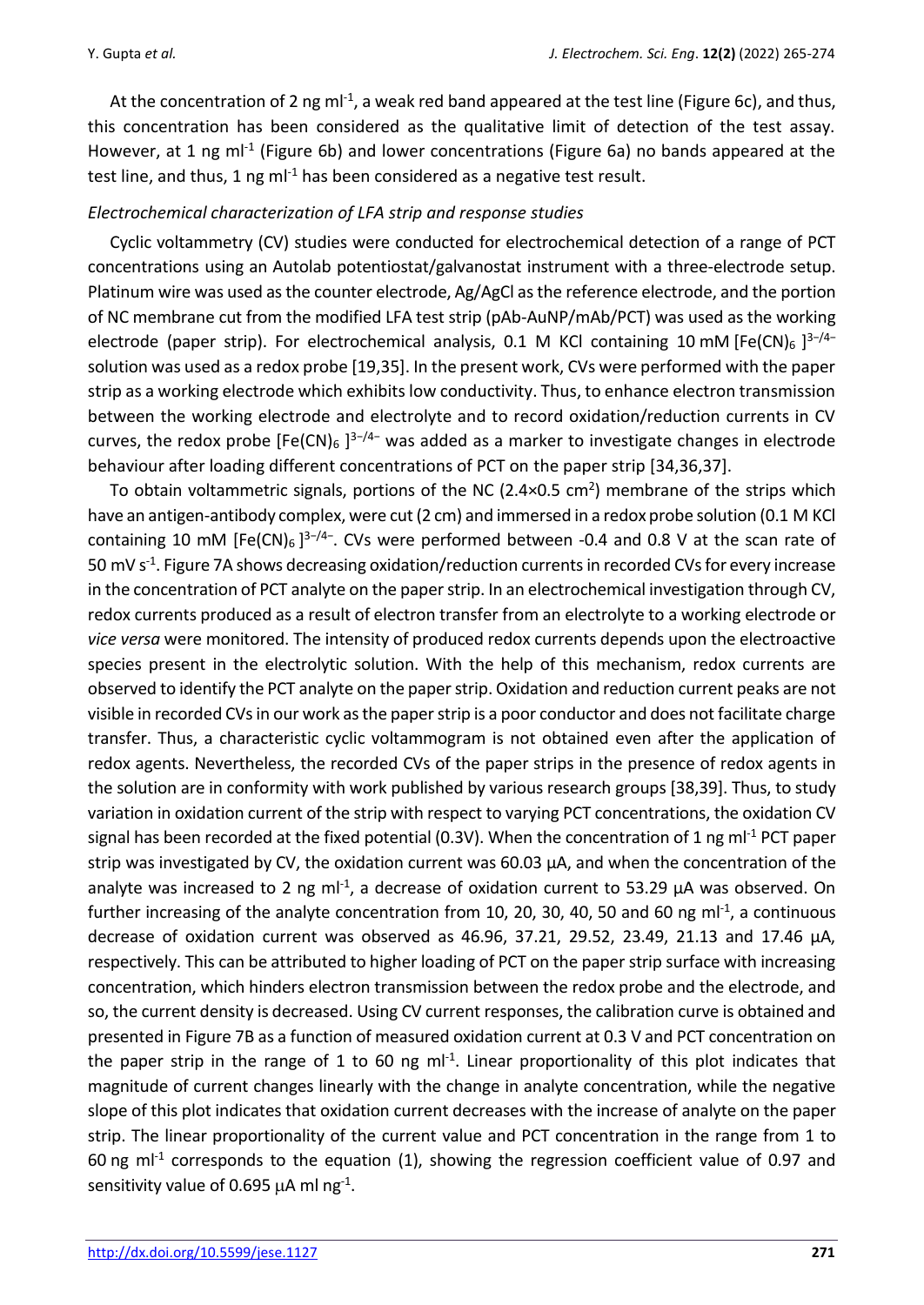

*Figure 7. (A) CV recorded for modified LFA strip as a function of PCT concentrations (1 - 60 ng ml-1 ) in 0.1 M KCl containing 10 mM [Fe(CN)6 ] 3−/4−; (B) calibration plot of oxidation current at 0.3 V as a function of PCT concentration*

#### **Conclusions**

The present paper successfully developed a portable and inexpensive detection test kit for the quantitative and qualitative detection of PCT analyte through LFA and electrochemical CV techniques. Here, AuNP performed excellent specificity and color appearance at the test line. The color intensity on the test zone was directly proportional to the concentration of the PCT analyte. LOD of the LFA technique of 2 ng m $l^{-1}$  was found qualitatively and 1 ng m $l^{-1}$  quantitatively. By electrochemical CV response studies, a linear relation between oxidation current and PCT in the concentration range of 1 to 60 ng ml<sup>-1</sup> was obtained, with the sensitivity of the modified LFA strip of 0.695  $\mu$ A ml ng<sup>-1</sup>. This approach proves that for electrochemical detection of PCT, there is no need to use highly conductive substrates such as gold, silver, ITO, and expensive quantitative equipment. Hence, LFA and electrochemical techniques are convenient and easy POC techniques to detect BI-specific biomarker PCT.

*Acknowledgements: The authors acknowledge the support from The NorthCap University for providing infrastructure and instrumentation facilities. A.S. Ghrera thanks for the financial support received from Science and Engineering Board (DST), India, under the Young Scientist project (YSS/2015/001330). The authors wish to thank and acknowledge AIRF- JNU for the TEM characterisation and acknowledge NorthCap University for SEM characterisation.*

#### **References**

- <span id="page-7-0"></span>[1] Y. Gupta, A.S. Ghrera, *Archives of Microbiology* **203** (2021) 3767-3784. [https://doi.org/](https://doi.org/10.1007/s00203-021-02357-9) [10.1007/s00203-021-02357-9](https://doi.org/10.1007/s00203-021-02357-9)
- <span id="page-7-1"></span>[2] L.-M. Lei, J.-S. Wu, N.-Q. Gan, L. R. Song, *Clinica Chimica Acta* **348(1-2)** (2004) 177-180. <https://doi.org/10.1016/j.cccn.2004.05.019>
- [3] T. Yu, S. Gao, A. Yin, Y. Tang, Y. Wu, L. Li, M. Li, *Journal of Immunoassay and Immunochemistry* **34**(**4)** (2013) 365-375. <https://doi.org/10.1080/15321819.2012.744999>
- <span id="page-7-2"></span>[4] L. Cinquanta, D.E. Fontana, N. Bizzaro, *Autoimmunity Highlights* **8(1)** (2017) 9. <https://doi.org/10.1007/s13317-017-0097-2>
- [5] R. Gautam, K. Parajuli, T. Tshokey, J. Stenos, J. B. Sherchand, *BMC Infectious Diseases* **20** (2020) 138. <https://doi.org/10.1186/s12879-020-4861-y>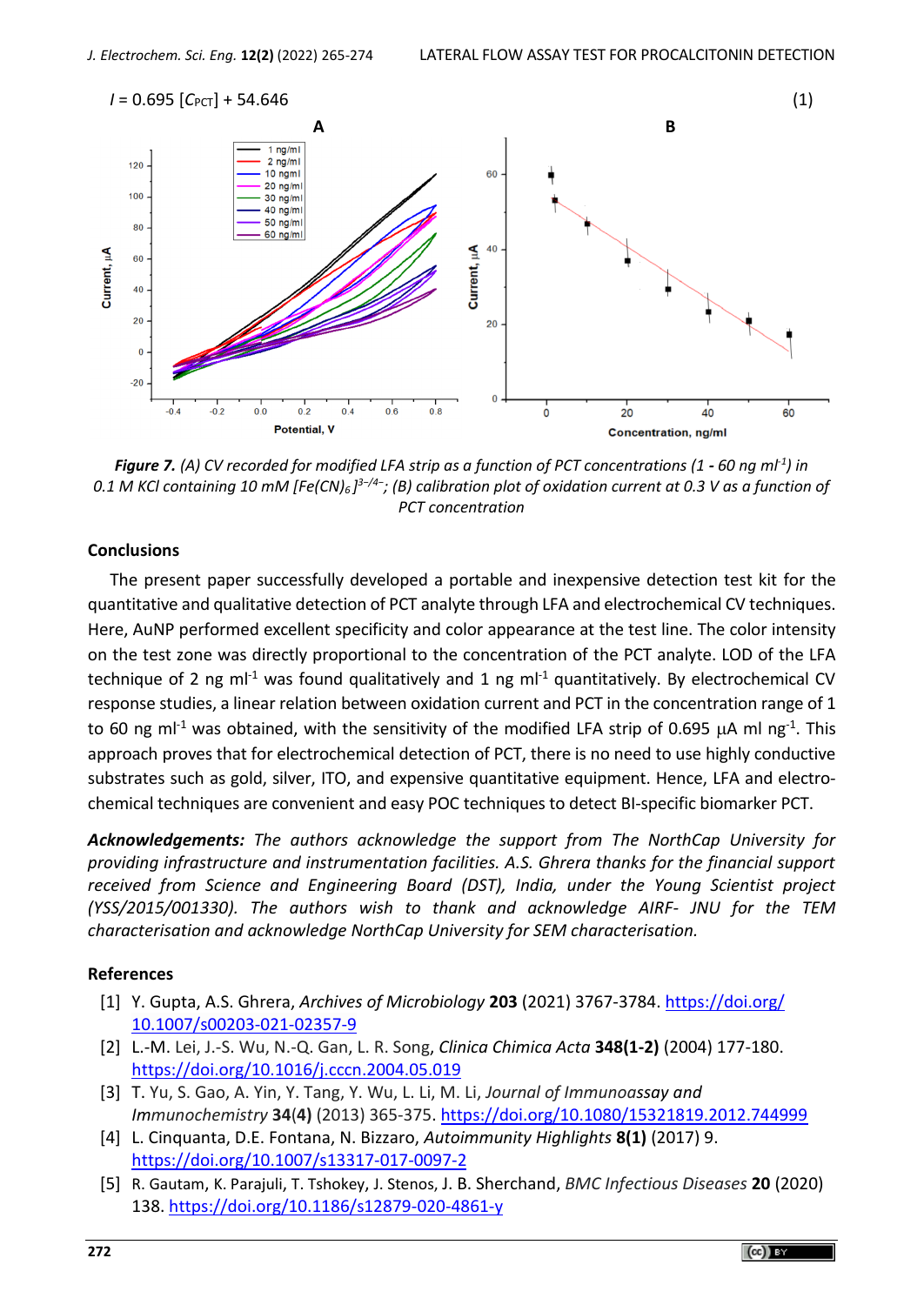- <span id="page-8-0"></span>[6] S. Sharma, J. Zapatero-Rodríguez, P. Estrela, R. O'Kennedy, *Biosensors (Basel)* **5(3)** (2015) 577-601. <https://doi.org/10.3390/bios5030577>
- [7] B. N. Khlebtsov, R. S. Tumskiy, A. M. Burov, T. E. Pylaev, N. G. Khlebtsov, *ACS Applied Nano Materials* **2(8)** (2019) 5020-5028. <https://doi.org/10.1021/acsanm.9b00956>
- <span id="page-8-1"></span>[8] M. Sajid, A.-N. Kawde, M. Daud, *Journal of Saudi Chemical Society* **19(6)** (2015) 689-705. <https://doi.org/10.1016/j.jscs.2014.09.001>
- [9] K. M. Koczula, A. Gallotta, *Essays in Biochemistry* **60(1)** (2016) 111-120. [https://doi.org/](https://doi.org/10.1042/EBC20150012) [10.1042/EBC20150012](https://doi.org/10.1042/EBC20150012)
- <span id="page-8-2"></span>[10] X.-Y. Shao, C.-R. Wang, C.-M. Xie, X.-G. Wang, R.-L. Liang, W.-W. Xu, *Sensors (Basel)* **17(3)**  (2017) 480. <https://doi.org/10.3390/s17030480>
- [11] N. Zhan, Y. Zhou, L. Mei, Y. Han, H. Zhang, *Analytical Sciences* **35(3)** (2019)257- 263. <https://doi.org/10.2116/analsci.18p357>
- [12] A. L. Vijayan, Vanimaya, S. Ravindran, R. Saikant, S. Lakshmi, R. Kartik, Manoj. G. *Journal of Intensive Care* **51** (2017) 5. <https://doi.org/10.1186/s40560-017-0246-8>
- [13] P. Schuetz, W. Albrich, B. Mueller, *BMC Medicine* **9** (2011) 107. <https://doi.org/10.1186/1741-7015-9-107>
- <span id="page-8-3"></span>[14] A. Hohn, S. Schroeder, A. Gehrt, K. Bernhardt, B. Bein, K. Wegscheider, M. Hochreiter, *BMC Infectious Diseases* **13** (2013) 158. <https://doi.org/10.1186/1471-2334-13-158>
- [15] I. Samsudin, S. D. Vasikaran, *The Clinical Biochemist Reviews* **38(2)** (2017) 59-68. <https://pubmed.ncbi.nlm.nih.gov/29332972>
- <span id="page-8-4"></span>[16] K. V. Serebrennikova, J. V. Samsonova, A. P. Osipov, *Microchimica Acta* **186(7)** (2019) 423. <https://doi.org/10.1007/s00604-019-3550-2>
- [17] K. Serebrennikova, J. Samsonova, A. Osipov, *Nano-Micro Letters* **10(2)** (2018) 24. <https://doi.org/10.1007/s40820-017-0180-2>
- [18] K. V. Serebrennikova, J. V. Samsonova, A. P. Osipov, *Moscow University Chemistry Bulletin*  **73(3)** (2018) 131-134. <https://doi.org/10.3103/S0027131418030070>
- [19] A. Sharma Ghrera, *Analytica Chimica Acta* **1056** (2019) 26-33. [https://doi.org/10.1016/](https://doi.org/10.1016/j.aca.2018.12.047) [j.aca.2018.12.047](https://doi.org/10.1016/j.aca.2018.12.047)
- <span id="page-8-5"></span>[20] C. M. Pandey, A. Sharma, G. Sumana, I. Tiwari, B. D. Malhotra, *Nanoscale* **5(9)** (2013) 3800- 3807. <https://doi.org/10.1039/C3NR34355C>
- <span id="page-8-6"></span>[21] A. S. Ghrera, M. K. Pandey, B. D. Malhotra, *Biosensors and Bioelectronics* **80** (2016) 477-482. <https://doi.org/10.1016/j.bios.2016.02.013>
- [22] A. S. Ghrera, C. M. Pandey, Md. A. Ali, B. D. Malhotra, *Applied Physics Letters* **106(19)** (2015) 193703. <https://doi.org/10.1063/1.4921203>
- [23] [A. Sharma,](https://www.sciencedirect.com/science/article/abs/pii/S0956566312002904#!) C. [M. Pandey, G. Sumana, U. Soni, S. Sapra,](https://www.sciencedirect.com/science/article/abs/pii/S0956566312002904#!) A. [K. Srivastava, T. Chatterjee,](https://www.sciencedirect.com/science/article/abs/pii/S0956566312002904#!) B. [D.](https://www.sciencedirect.com/science/article/abs/pii/S0956566312002904#!)  [Malhotra,](https://www.sciencedirect.com/science/article/abs/pii/S0956566312002904#!) *Biosensors and Bioelectronics* **38(1**) (2012) 107-113. <https://doi.org/10.1016/j.bios.2012.05.010>
- [24] K. Ionue, P. Ferrante, Y. Hirano, T. Yasukawa, H. Shiku, T. Matsue, *Talanta* **73(5)** (2007) 886- 892. <https://doi.org/10.1016/j.talanta.2007.05.008>
- <span id="page-8-7"></span>[25] Y. Huang, P. Kannan, L. Zhang, T. Chen, D.-H. Kim, *RSC Advances* **5(72)** (2015) 58478-58484. <https://doi.org/10.1039/C5RA10990F>
- [26] W. Iwasaki, C. Kataoka, K. Sawadaishi, K. Suyama, N. Morita, M. Miyazaki, *Sensors* **20(17)**  (2020) 4781. <https://doi.org/10.3390/s20174781>
- [27] X. Zhu, P. Shah, S. Stoff, H. Liu, C.-Y. Li, *Analyst* **139(11)** (2014) 2850-2857[. https://doi.org/](https://doi.org/10.1039/C4AN00313F) [10.1039/C4AN00313F](https://doi.org/10.1039/C4AN00313F)
- [28] J. Turkevich, P.C. Stevenson, J. Hillier, *Disscussions of the Faraday Society* **11** (1951) 55-75. <https://doi.org/10.1039/DF9511100055>
- [29] J. Dong, P. L. Carpinone, G. Pyrgiotakis, P. Demokritou, B. M. Moudgil, *Kona Powder and Particle Journal* **37** (2020) 224-232. [https://dx.doi.org/10.14356 %2Fkona.2020011](https://dx.doi.org/10.14356%20%2Fkona.2020011)